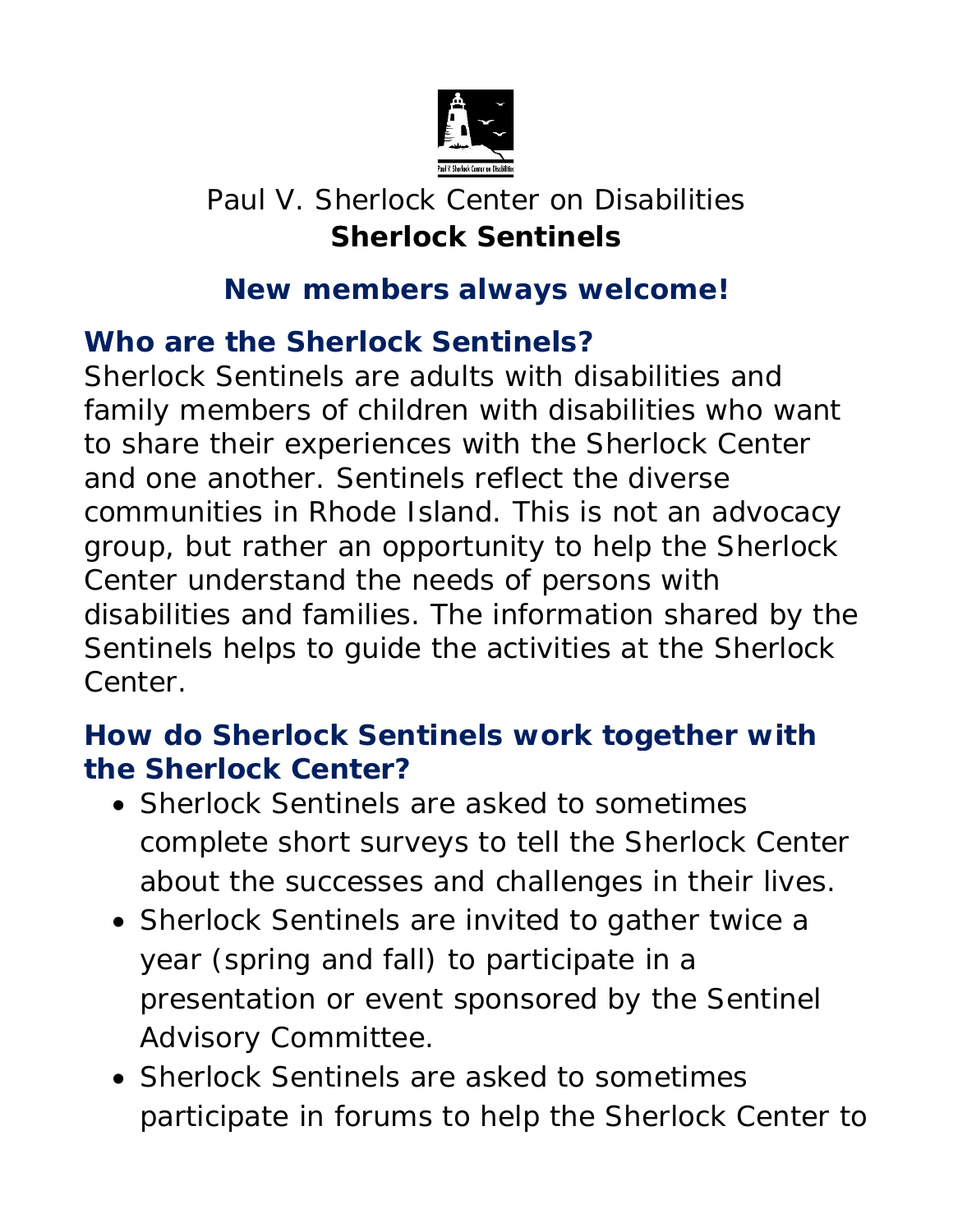understand the needs of persons with disabilities and family members.

- Sherlock Sentinels will receive the *Sentinel Spotlight* newsletter 2-3 times a year. The newsletter helps keep Sentinels informed of resources and upcoming events.
- Some Sherlock Sentinels also participate on the Sentinels Advisory Committee. The Advisory Committee meets every other month at the Sherlock Center. Sherlock Sentinels must apply to become an Advisory Committee Member.

## **How do I become a Sherlock Sentinel?**

Persons interested in joining the Sherlock Sentinels may sign-up at any time. The sign-up form is available at [www.sherlockcenter.org.](http://www.sherlockcenter.org/) Click the link for "Sherlock Sentinels". Sign-up forms can be submitted online, by mail, or by fax. A letter will be sent to you confirming your membership as a Sherlock Sentinel.

## **Questions?**

If you have questions or need assistance, call or email Jeremy Nascimento, Sentinels Facilitator.

**Main Line:** (401) 456-8072 **TTY via RI Relay:** 711 or (800) 745-5555 **Spanish via RI Relay:** 711 or (866) 355-9241 **Direct Line/Voicemail:** (401) 456-2835 **Email:** [jnascimento@ric.edu](mailto:jnascimento@ric.edu)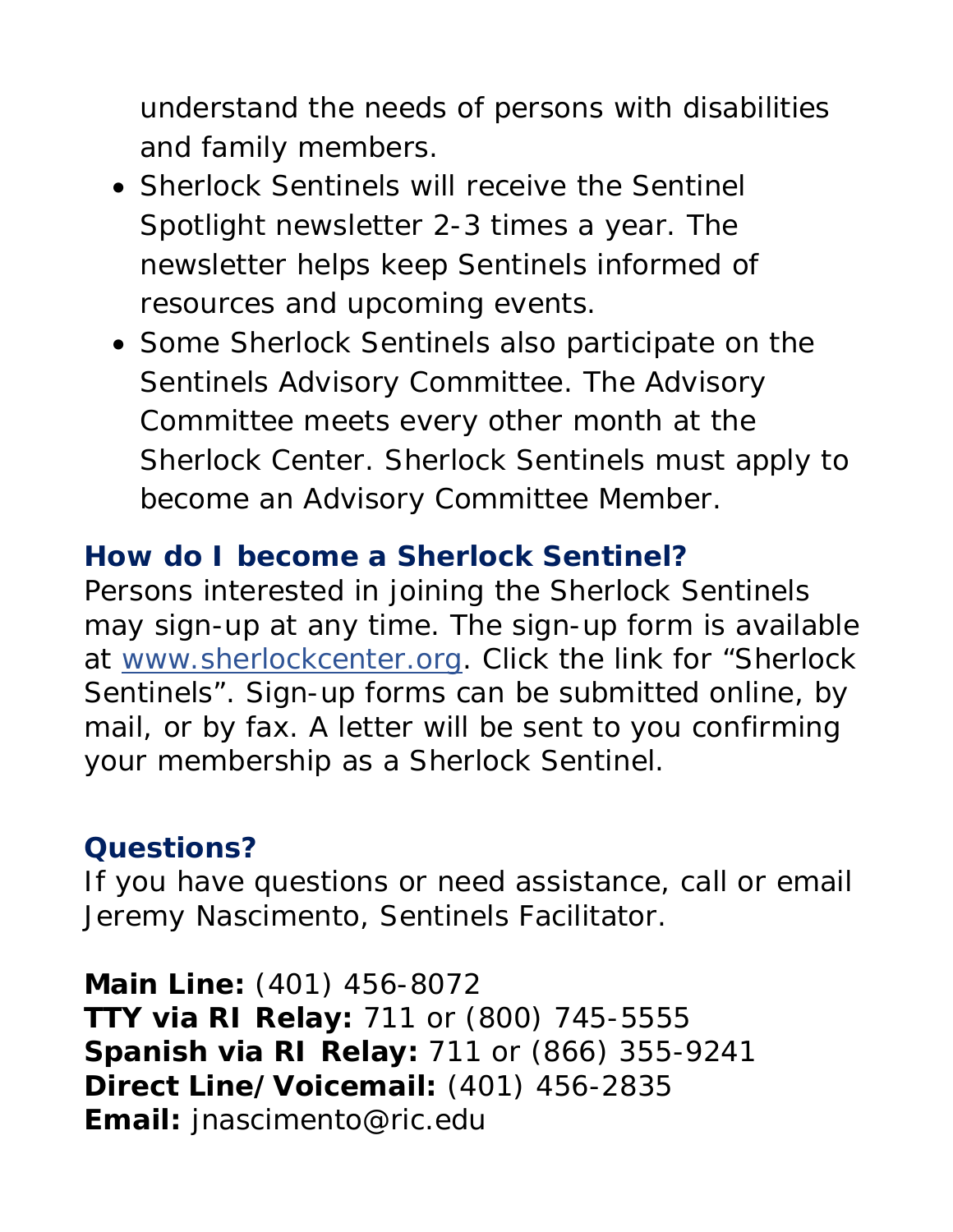

## Paul V. Sherlock Center on Disabilities Sentinels Mailing List Sign-Up Form

Sherlock Sentinels are adults with disabilities and family members of children with disabilities who want to share their experiences with the Sherlock Center and one another. Sentinels reflect the diverse communities in Rhode Island. This is not an advocacy group, but rather an opportunity to help the Sherlock Center understand the needs of persons with disabilities and families. The information shared by the Sentinels helps to guide the activities at the Sherlock Center.

**Please complete and return this form to Jeremy Nascimento, Sentinels Facilitator, by mail or fax. You will be added to our mailing list for future Sentinel meetings and surveys.**

| First Name:                       | Last Name: _____________ |
|-----------------------------------|--------------------------|
| Street: _________________________ |                          |
| City/Town:                        | State:                   |
| Zip Code: _______                 |                          |
| Phone: $($ )                      | Email:                   |